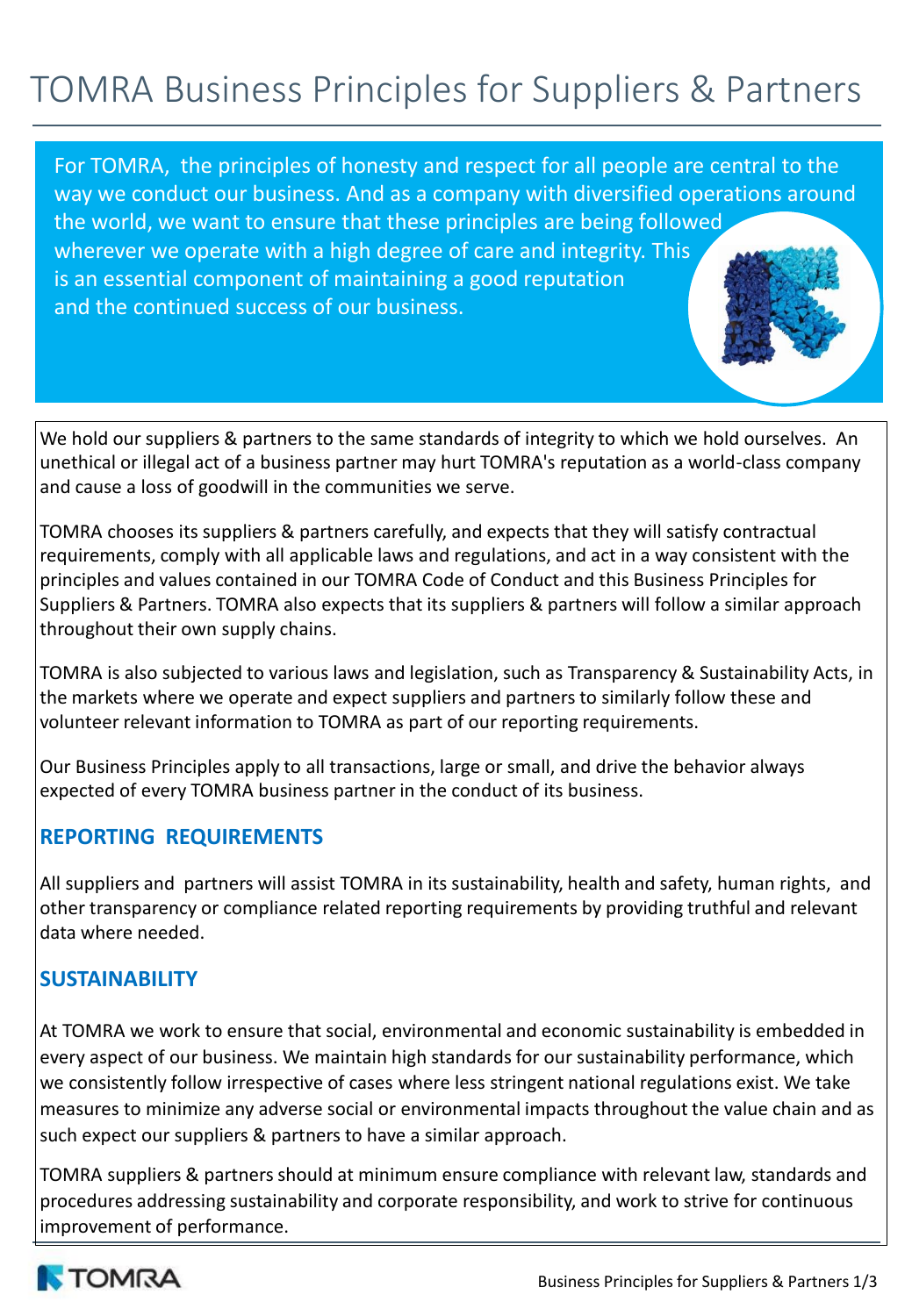# **HUMAN RIGHTS**

## **Modern Slavery, Forced Labor and Human Trafficking**

Suppliers & partners will not use involuntary labor of any type (e.g., modern slavery, forced, bonded, indentured or involuntary prison labor). This includes sub-contractors. Suppliers & partners will not engage, directly or indirectly, in human trafficking. Tomra and its suppliers and partners will comply will all related acts and supply chain due diligence requirements

## **Child Labor**

Suppliers & partners will not use child labor. This includes sub-contractors. The term "child" refers to any person employed where the age of employment is not in accordance with the minimal age required by applicable laws.

## **Conditions of Employment**

Suppliers & partners will comply with applicable laws regulating work hours, wages and benefits, and the right to organize. Employees must be paid in a timely fashion that meets or exceeds the minimum legal standard. This includes sub-contractors

### **Harassment & Discrimination**

Suppliers & partners will abide by TOMRA's commitment to an inclusive work culture and the recognition that everyone is unique and valuable and should be respected for their individual abilities. Suppliers & partners will not discriminate based on gender, color, race, national origin, religion, sexual orientation, age, veteran status, disability or gender identity. Harassment or discrimination of any kind will not be tolerated.

# **COMPLIANCE**

## **Anti-Bribery & Corruption**

TOMRA suppliers & partners will comply with all relevant laws and regulations applicable to the performance of its obligations, including but not limited to any local anti-corruption legislation, the Norwegian Anti-Corruption Act, "Foreign Corrupt Practices Act ("FCPA"), United Kingdom Bribery Act ("UKBA") and will accurately reflect and maintain documentation of all transactions in their books and records.

Suppliers & Partners will have zero tolerance for corruption in any form, including bribery, facilitation payments, fraud, kick-backs and trading in influence. Suppliers & partners must be very careful when dealing with gifts, hospitality and expenses, since they may constitute or lead to corruption depending on the circumstances.

## **Confidential Information**

Suppliers & partners will protect all intellectual property and other confidential information provided by TOMRA or created for TOMRA.

## **Ethical Behavior**

Suppliers & Partners will avoid conflicts of interest and operate honestly and ethically throughout the supply chain and in accordance with all applicable local and international laws, including but not limited to those relating to international trade, sanction lists, anti-money laundering, data protection, confidentiality & privacy, intellectual property, trade secrets, direct and indirect taxes, anti-trust and competition laws.